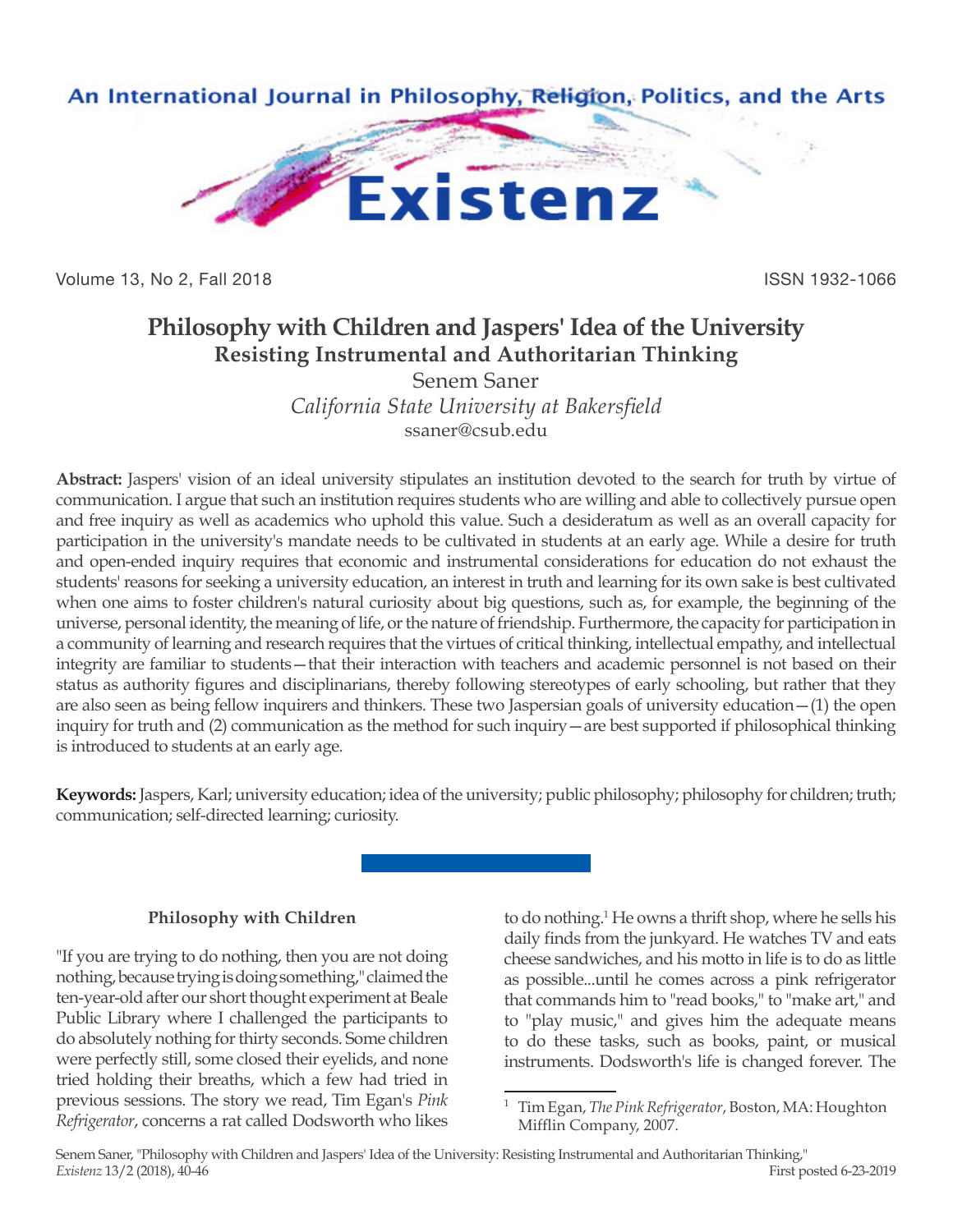book ends with the main character finally coming to terms with the refrigerator's last communication "Keep exploring!" summoning the young readers to puzzle out how they themselves interpret this final message.

I have used this book as a prompt a few times in the Philosophy for Children (P4C) conversations my students and I offer in public libraries. In these sessions, I invite the children to ponder on the first sentence of the picture book: "Dodsworth likes to do nothing." Children enjoy getting a chance to think and converse about the concept of nothingness: what doing nothing means, what doing something entails, and whether doing nothing is possible at all. As they try to come up with examples to understand what counts as doing something, children grasp for a principle or a criterion of action. Some groups develop these thoughts to the next level, and inquire about the nature of agency, attempting to distinguish between voluntary and involuntary motions and even raise existential questions: can one be doing nothing with one's life even though one is going through motions of everyday life? Such reflections also lead to discussions on whether education and learning are valuable and what makes them valuable and finally they inspire heated debates that center on the question of whether Dodsworth's life is better after he meets the refrigerator and expands his horizons. As facilitator of the children's conversation, I echo their statements, compare their insights, and sometimes ask follow-up questions, but my goal is to let the children direct the course of conversation and take stock of the reasons and implications of their own claims and positions. In these sessions at the public libraries, all children between the ages six and twelve years of age are welcome and the only guideline consists in listening to one another respectfully.

P4C programs are opportunities for open-ended inquiry and public engagement of ideas made available to and practiced by young persons—the very persons that will populate the halls of university buildings a decade later. P4C conversations supplement an educational system that rarely offers opportunities of self-directed and collaborative learning. In its current state, the typical elementary school system has children participate day-to-day in largely subject-based course materials; teachers handle classrooms of thirty to forty students, which means that both the demands of the curriculum and classroom set up make it very difficult, if not impossible, to (1) foster the natural curiosity of children to reflect on questions that they find valuable or (2) have free flowing, open-ended conversations

where they take on the agency and responsibility of being a thinker. Current practitioners of P4C point to a key distinction in methodology between P4C approach to learning and the accepted framework in primary education. For example, Thomas Wartenberg speaks of the value of student-centered learning that he prefers over teacher-centered methods,<sup>2</sup> and Michael Burroughs critiques the one-way mode of communication where "the teacher speaks and the student listens."3 While young persons are being prepared for higher education, which besides acquiring vocational agency is increasingly also a condition of upward mobility, the rigorous curricula are aimed at grammar and reading comprehension (Language Arts) and, of course, Mathematics. Yet the question arises whether children are also being prepared to participate in a university community that values the collaborative search for knowledge as, for example, Jaspers had envisioned it.

#### **Jaspers' Idea of the University**

The ideals of a liberal higher education that are shared in the humanities, such as a holistic search for truth, the ideal of a communicative rationality, the need to combine theory and practice such that education is geared toward the whole person, are objectives that Jaspers emphasizes in his book *The Idea of the University*. 4 Jaspers' ideal of a university includes two key elements: (1) universities are institutions that house research and scholarship as ways "in which truth becomes meaningful and manifest" and (2) communication constitutes "the living core of university life" (*IU* 4). For Jaspers, these two principles, truth and communication, are not separate or unrelated goals but instead necessarily complement one another:

To be genuinely true, truth must be communicable...We represent this original phenomenon of our humanity

<sup>2</sup> Thomas Wartenberg, *Big Ideas for Little Kids: Teaching Philosophy Through Children's Literature*, Lanham, MD: Rowman & Littlefield Education 2009, p. 17.

<sup>3</sup> Michael D. Burroughs, "Practicing Philosophy: Philosophy with Children and Experiential Learning," in *Experiential Learning in Philosophy*, eds. Julinna C. Oxley and Ramona Ilea, New York, NY: Routledge 2014, pp. 21-36, here p. 30.

<sup>4</sup> Karl Jaspers, *The Idea of the University*, transl. Harold A. T. Reiche and H. F. Vanderschmidt, Boston, MA: Beacon Press, 1959. [Henceforth cited as *IU*]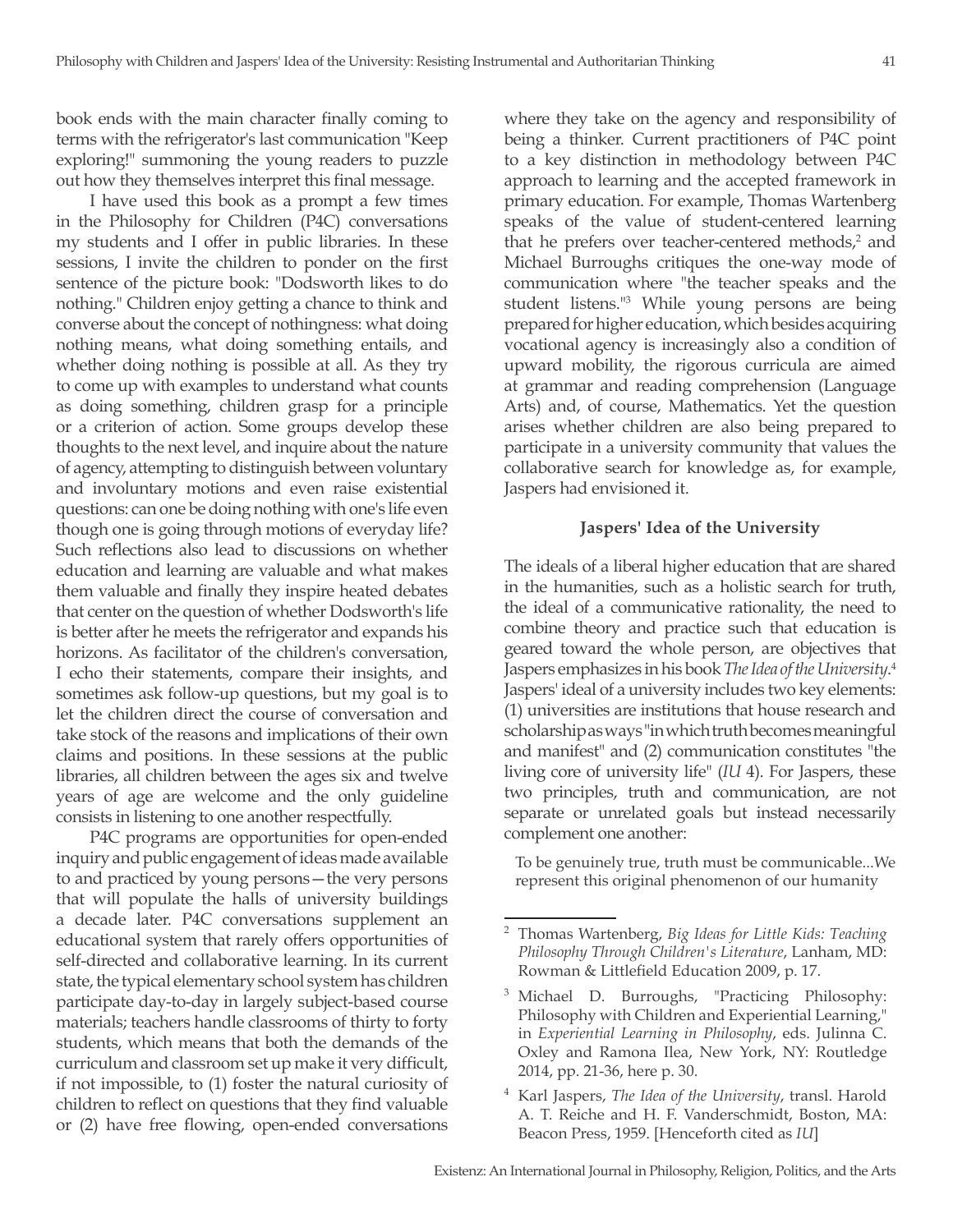thus: we are what we are only through the community of mutually conscious understandings. There can be no man who is a man for himself alone, as a mere individual...Abstracted from communication, truth hardens into an unreality. The movement of communication is at one and the same time the preservation of, and the search for, the truth.<sup>5</sup>

To be human is to belong to and participate in a community. Human understanding, thus, is always already situated and social and, consequently, the understanding of truth is also social and only possible in and through communication. An incommunicable truth is an abstraction, as truth "cannot be separated from communicability. It only appears in time as a reality-through- communication" (*RE* 79).

As an institution that is devoted to the search for truth through communication, Jaspers' vision for a university is thoroughly incompatible with instrumental and authoritarian thinking. Jaspers' understanding of truth does not correspond to an ascertainable and finished result; instead, truth is depicted as a process that involves a collective, open-ended and ongoing search for knowledge. This depiction resists reducing the purpose of higher education, the mandate of the university, to become a mere training for well-defined and pre-determined goals, such as proficiency for a vocation. While it is the truth-directedness of Jaspers' vision of a university that makes it resistant to the merely instrumental goals of higher education, the virtue and necessity of communication render Jaspers' ideal university to be an anti-authoritarian institution. In keeping with the goal of collaborative learning through communication the university houses a community of scholars, where distinctions of rank and authority do not trump creative and interdisciplinary engagement, and where expertise does not close off progress of thought. This model of university would require collaborative efforts by faculty, students, and administrators alike to create an inspiring environment for learning that is not limited to merely an acquisition of vocational expertise.

In the service of preparing a next generation of students who have the capacity to participate in this mandate, a desire for this form of higher learning must be cultivated in students at an early age. Being oriented toward free inquiry requires that economic and instrumental considerations for education do not exhaust the students' reasons for seeking a university education. A desire for truth "for its own sake" is best cultivated by retaining children's natural curiosity about big questions, whether scientific ones, such as the beginning of the universe, or existential ones, such as the meaning of life, or political ones, such as the nature of friendship. Besides the goal for seeking understanding and an orientation to truth, children must also be ready for the complementary mandate of the university: communication among peers. The capacity for participation in a community of learning and research requires that the virtues of open debate, intellectual empathy, and responsible intellectual conversation are familiar to students that their relation to their professors are not rigidly defined as submission to the expertise of authority figures and disciplinarians but rather as exchange and evaluation of ideas with fellow inquirers and thinkers. Higher education institutions are increasingly becoming driven by professional and vocational concerns rather than ideals such as the search for truth through communication, while it is also the case that the rapidly increasing interface of society with technology threatens to make obsolete the well-paying professions university students seek. One effective method to support the endangered foundational principles of Jaspers' ideal university, namely encouraging an open inquiry for truth and practicing communication as the method for such inquiry, is by introducing philosophical thinking to students at an early age.

Jaspers holds that a university should exemplify and generate Socratic inquiry and free thinking,<sup>6</sup> and I would like to add that such interest in and capacity for inquiry can rarely be achieved in universities by mature students, that is, by adults, if the capacity for abstract and critical thinking has already been trained out of them or was not sufficiently cultivated at a time when they were children. Martha Nussbaum, who echoes Jaspers' ideals of universities, such as Socratic inquiry and collaborative open-ended communication, raises this concern in her work on higher education where she notes that "the abilities of citizenship are doing very

<sup>5</sup> Karl Jaspers, *Reason and Existenz: Five Lectures*, transl. William Earle, New York, NY: The Noonday Press 1955, p. 77. [Henceforth cited as *RE*]

<sup>6</sup> Jaspers describes the ideal university education as Socratic in nature insofar as it requires an "equality of status" (*IU* 54) between professor and student, where the professor "resists his students' urge to make him their authority and master" (*IU* 50).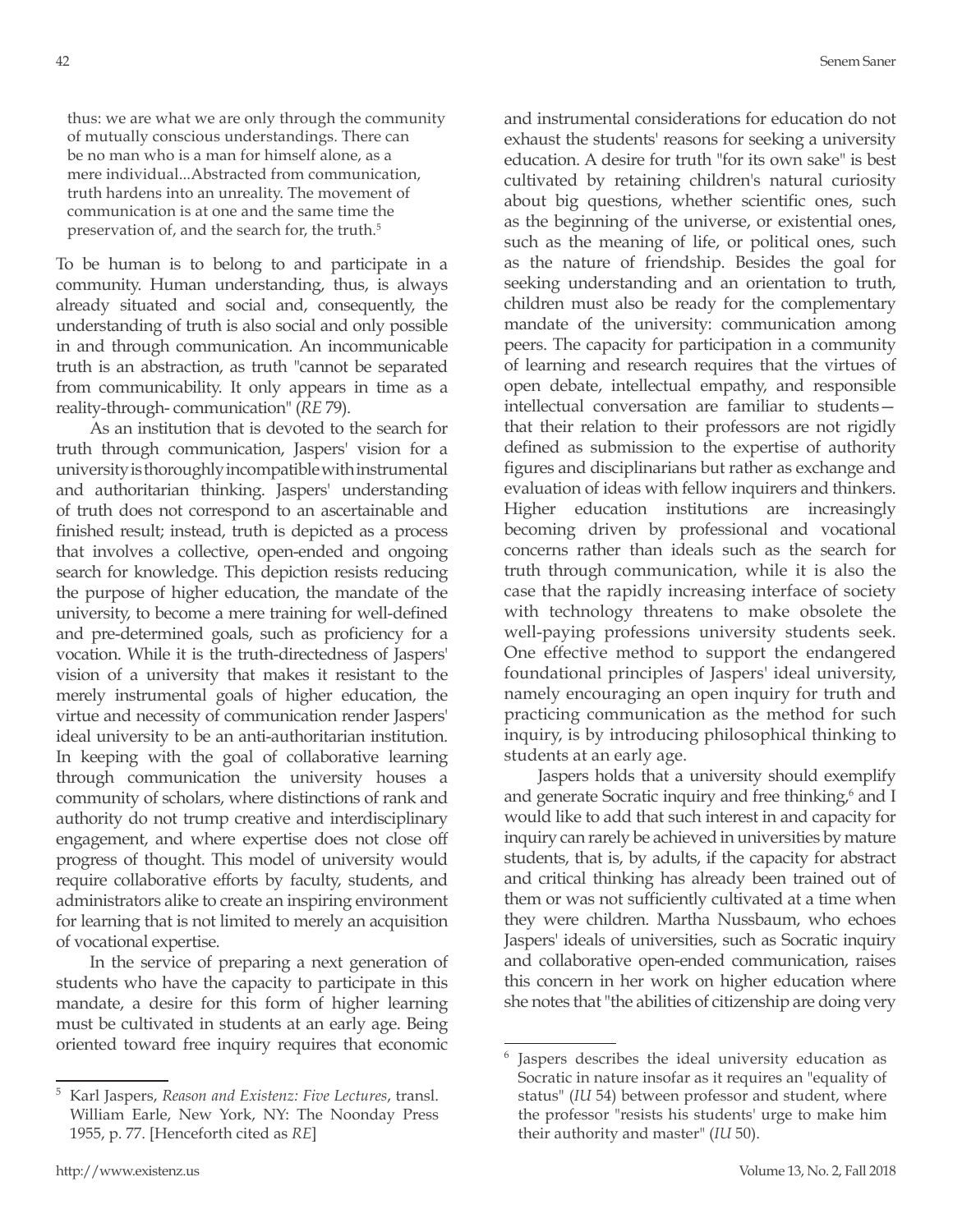poorly in the most crucial years of children's lives, the years known as K–12."<sup>7</sup> When considering the current times of rising economic urgency and student debt, it has become increasingly challenging for students to recognize the value of non-instrumental knowledge and non-vocational education. How will they be convinced of the value of collaborative and open communication rather than the currently practiced learning of expertise from an authority—the teacher? I argue that involving children in democratic education through participation in a "community of inquiry" which "attempts to follow the inquiry where it leads rather than be penned by the boundary lines of existing disciplines" prepares them to become freely thinking responsible adults.<sup>8</sup> Thus, as future university students they can fully participate in the Socratic inquiry that Jaspers had envisioned as constituting the mandate of higher education since they will have learned from an early age to cultivate an authentic mode of relating to others.

# **Kindling Rather than Stifling Children's Natural Curiosity**

The first condition of Jaspers' idea of a university is the search for truth—such that education is not treated as merely an instrument to future jobs or status, but that it cultivates and answers to a need that participants bring into the classroom. If the educational goal is to have free thinking adults who are open, creative, innovative, and willing to think radically by questioning their own established belief system, educators need to sustain children's natural curiosity about questions that matter, questions that have a stake in their lives.

According to Ekkehard Martens, Karl Jaspers was the first philosopher to introduce the concept of a "children's philosophy" and explicitly advocated for it by arguing that "since children, being new to the world and having not yet found a firm place in it corresponding to adult norms, are especially likely to engage in serious reflection about it."9 Jaspers acknowledges a philosophical propensity in children in his *Way to Wisdom* which is a transcription of twelve radio lectures Jaspers gave in  $1950<sup>10</sup>$  a few decades before the founders of the P4C movement made a similar case for introducing philosophy to school children. Remarkably, Jaspers addresses the natural curiosity of children in the very first of these lectures, titled "What is Philosophy?" and claims that in children we find a "spontaneous philosophy." Suggesting that the questions asked by children reveal "a marvelous indication of man's innate disposition to philosophy" (*WW* 9), Jaspers gives a few examples:

"A child cries out in wonderment, 'I keep trying to think that I am somebody else, but I'm always myself.'" Jaspers comments that the child has come to realize "one of the universal sources of certainty—awareness of being through awareness of self." The child is "perplexed at the mystery of his I, this mystery that can be apprehended through nothing else" (*WW* 9).

He also recites a story of a boy who hears the story of Creation: In the beginning, there was God and God made heaven and earth. The child wonders what came before the beginning, and Jaspers comments that the child has "sensed that there is no end to questioning, that there is no stopping place for the mind, that no conclusive answer is possible" (*WW* 9).

Jaspers' culminating example of children's "natural philosophical attitudes" is an account of existential questioning by a little girl. Jaspers describes a little girl listening to her father while her father is explaining the reasons why the proposition is accepted that the earth is round and that it rotates on its axis. The little girl objects to it; stomping her feet on the ground, she says that the earth is still, as she and her father can clearly experience. Her argument is that she can see that the earth is still, and she only believes what she can see. Jaspers continues to recount that the father challenges his daughter by drawing an inference from her stated principle:

"Then you don't believe in God," says the father, "you can't see Him either." The little girl is puzzled for a moment, but then says with great assurance, "If there weren't any God, we wouldn't be here at all." [Jaspers explains,] the little girl was seized with the wonder of existence: things do not exist through themselves.

*Philosophy for Children* 18/4 (2008), 32-35, here p. 32.

Martha C. Nussbaum, "Education for Profit, Education for Freedom," *Liberal Education* 95/3 (Summer 2009), 6-13, here p. 13.

<sup>8</sup> Matthew Lipman, *Thinking in Education*, New York, NY: Cambridge University Press 2003, p. 20. [Henceforth cited as *TE*]

<sup>9</sup> Ekkehard Martens, "Can Animals Think? The Five Most Important Methods of Philosophizing with Children," transl. Hope Hague, *Thinking: The Journal of* 

<sup>10</sup> Karl Jaspers, *Way to Wisdom: An Introduction to Philosophy*, transl. Ralph Mannheim, New Haven, CT: Yale University Press, 1954. [Henceforth cited as *WW*]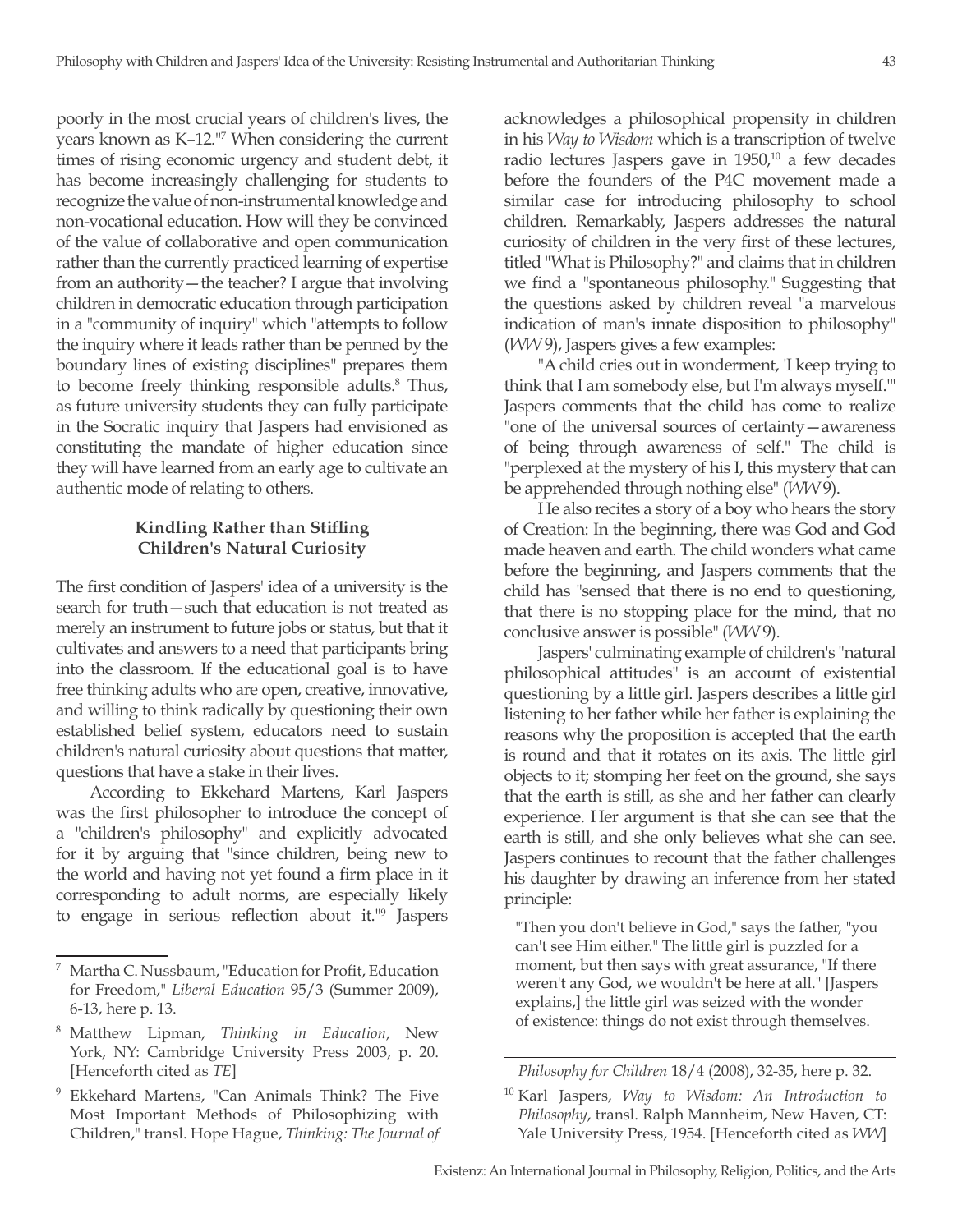And she understood that there is a difference between questions bearing on particular objects in the world and those bearing on our existence as a whole. [*WW* 10]

Jaspers concludes his reflection on children's natural propensity to philosophical insights and philosophical questioning by addressing a possible objection. He admits that one may think that children are merely parroting what they have heard from their elders, but since many adults do not engage in such questioning, this objection does not account for children's "really serious questions." Also, to think that children do not have the gifts of philosophical thinking since many adults lack the inclination for such questioning, Jaspers argues, overlooks the likelihood that children lose their interest as well as acumen regarding fundamental questions as they become adults. He gives a grim account of growing up into the complacency and dullness of adulthood:

With the years we seem to enter into a prison of conventions and opinions, concealments and unquestioned acceptance, and there we lose the candor of childhood. The child still reacts spontaneously to the spontaneity of life; the child feels and sees and inquires into things which soon disappear from his vision. He forgets what for a moment was revealed to him and is surprised when grownups later tell him what he said and what questions he asked. [*WW* 10-1]

Jaspers here laments that since children themselves forget their own philosophical insights and questions and cease to engage in such curiosity, adults tend to ignore their unique interest and capacity. Learned communities will attempt to resist or rectify this process of growing up that is equivalent to entering into "a prison of conventions and opinions, concealments and unquestioned acceptance" (*WW* 11). The educational challenge is finding a way to keep alive the spontaneous philosophical attitude of children well into adulthood at least until their university years.

There is, however, a common challenge to this idyllic picture of childhood with regard to whether or not children are capable of learning through Socratic inquiry. Is not such inquiry best fitted to adults who have had the necessary training in basic disciplinary knowledge? While Jaspers speaks highly of the natural philosophical attitude of children, he apparently also restricts the viability of such an education to adult students. When he discusses Socratic inquiry in *IU*, Jaspers distinguishes between a type of education that is unique to universities namely their function of being institutions of higher learning as opposed to other forms of training, such as monastic or military training. The latter types of education require a type of submission "to rigid training and leadership [that] keeps the individual from experiencing a genuine will to know…and…it blocks the development of human independence" (*IU* 52). Here Jaspers supports the earlier point that university education is inimical to authoritarian and static modes of thinking. Yet, at the same time Jaspers seems to imply that such free inquiry is inappropriate for children:

Education at a university is Socratic by its very nature. It is not…like the instruction one receives in high school. University students are adults, not children. They are mature, have full responsibility for themselves. Professors do not give them assignments or personal guidance. [IU 52]

This responsibility and freedom of thinking, however, is unlikely to be present in mature students who at the time of attending universities are adults, given the fact that it has already been trained out of them when they were children.

Jaspers' comments on children's capacities reveal a contradiction in his thought that is also manifest in institutions of learning: While children are taught to be excellent rule followers and encouraged to imitate and execute the training they receive, they are not left with much opportunity for reasoning or questioning ideas. Jaspers suggests that the reason children are treated in this manner is that it is widely thought that they are not yet mature adults who are to be held responsible for their ways of behaving. Consequently, they are trained by means of a predominantly passive mode of learning.

The inspiration to shift perspective from being merely a rule follower to becoming a free thinker, from perceiving educational practice merely as being instrumental for achieving extrinsic ends (grades, diplomas, jobs) to becoming participants in communities of inquiry is to be found in the natural curiosity of children. Nurturing children's natural curiosity fosters their intrinsic motivation to seek answers; and cultivating their intrinsic motivation to pursue knowledge encourages them to perceive higher learning as a valued source in their search for truth. However, it is not sufficient to merely encourage or sustain children's natural curiosity. Equally important is their participation in open communication and free inquiry—both within the familial and cultural framework as well as within the schooling one.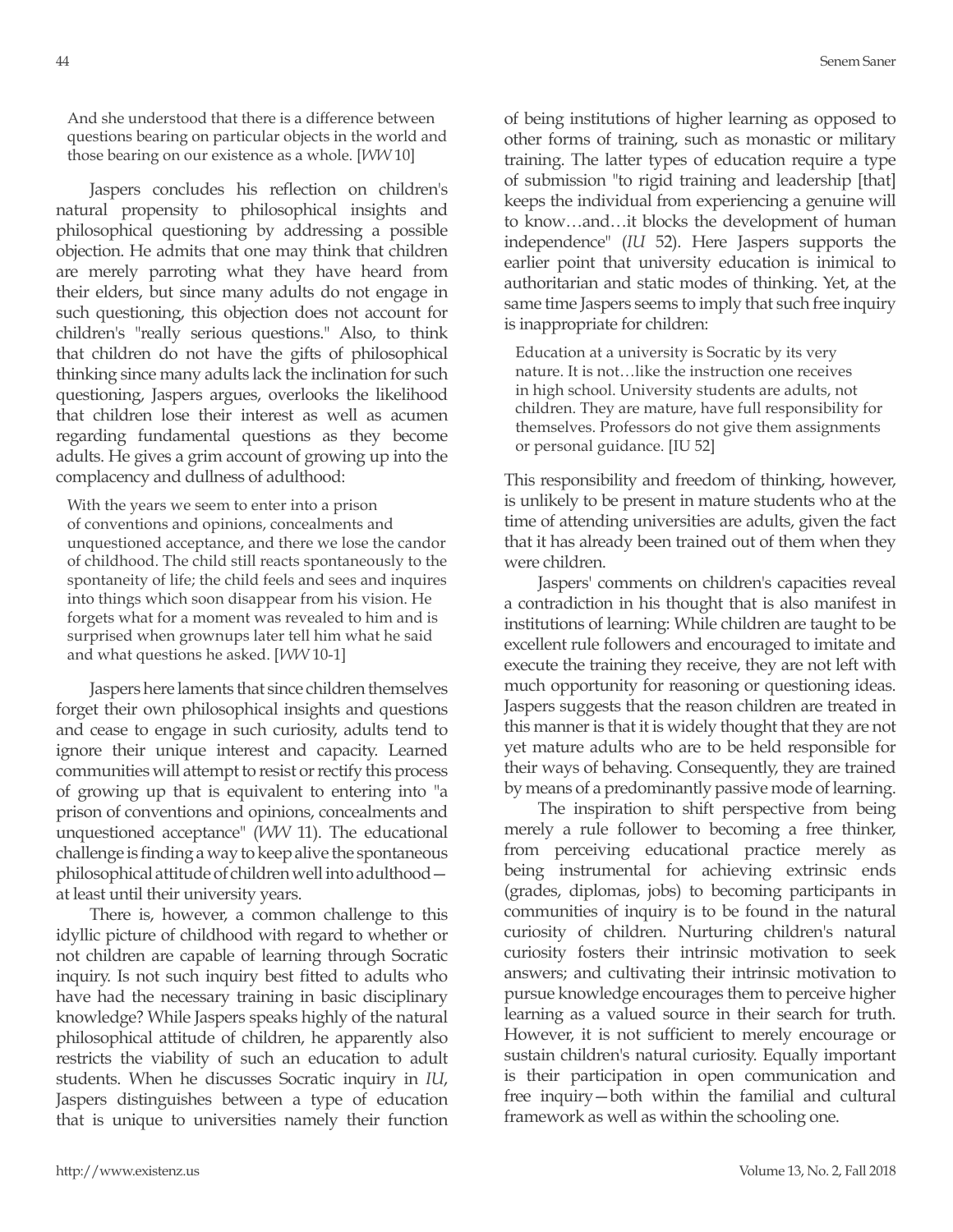## **Practicing Community and Communication: P4C in Libraries**

One of the vital functions of academic discourse is a search for truth that is based on free and open communication. Jaspers states,

the idea of the university requires the open mind, the readiness to relate oneself to things with the aim of getting at a picture of the whole in terms of one's special discipline. The ideal requires that there be communication, not only on an interdisciplinary but also on an interpersonal level. [*IU* 62]

Universities are valuable institutions for getting at truth precisely due to their capacity to provide a venue for interdisciplinary conversation, which allows disciplines to make note of each other's blind spots, unwarranted assumptions, as well as points of contact and collaboration. Truth and the responsible search for knowledge are ongoing projects, within which these contributions from disciplines and individuals are both corrective and collaborative. Especially given that communication for Jaspers is the way to truth and the "living core of university life" (*IU* 37), it follows that communication should be fostered as a virtue, practice, and goal in early elementary education.

When discussing the role of upbringing and tradition in one's development as a person, Jaspers emphasizes the significance of early education in family and community, as well as the cultural traditions. He comments that one is not born a human person but rather becomes one through belonging to a human community and that "human substance is a product of native endowments and history" (*IU* 109). However, when children's predominant mode of communicating is experienced in an environment of conformity and submission, their framework of learning will be shaped accordingly.11 Encountering philosophical questioning with an existential import will allow children to address issues that matter to them, issues that are part of their daily lives, issues that generally are not part of the curriculum and thus most often get shelved or prematurely resolved. Participating in a community of philosophical inquiry gives them a venue to raise and address these issues. They come to value "research and understanding" and to see truth unfolding in a process

that is not reducible to memorization.

Jaspers' vision of a university, thus, presents university communities with a responsibility to bring non-instrumental search for knowledge and open communicative inquiry to young persons as future university students. Universities around the world (most prominently in Britain, Australia, and here in the United States in Hawaii, Seattle, and New Jersey) include P4C programs as part of their community outreach, where philosophy professors train and supervise undergraduate students as they conduct targeted sessions in elementary schools where elementary school aged children participate in open-ended group discussions. The conversations are prompted by picture books, stories, or thought experiments that address a broad range of philosophical questions, such as the nature of time or courage, our obligations to others and the necessity of work. By engaging children in philosophical dialogue, these programs aim to foster a community of philosophical inquiry: As part of a community of thinkers, pondering big questions together and sharing their views with one another, children become better critical thinkers, oral communicators and empathetic intellectual partners. In these conversations, children practice and come to appreciate the following skills: (1) think about and take a position regarding an openended philosophical question; (2) clearly articulate their positions; (3) provide reasons for their positions; (4) listen with empathy to understand each other; (5) consider whether they agree or disagree with others' answers; (6) verbally express their agreement or disagreement in a respectful manner; and (7) evaluate together diverse positions and insights.

As children participate in P4C conversations, they expand the horizons of their own thinking, both in terms of content and in terms of method. Letting children practice communication and thinking skills as a group enables them to internalize a wide range of skills into their own thinking. Hearing multiple examples and counterexamples in conversation widens the possible angles they consider in their own thinking. While they hear diverse perspectives, they also internalize the moves of the group as a toolbox for their own thinking. Matthew Lipman describes this dynamic as a form of "distributed thinking" that facilitates collaborative inquiry:

An…ecological service is performed by the community of inquiry, which provides models of reasoning and inquiry skills, as well as of concepts. (We speak of the

<sup>&</sup>lt;sup>11</sup> One of the persistent topics of P4C discussions is figuring out the reasons for why one holds certain beliefs and values: Is it because teachers and parents say so, or because it is the right way of seeing things?